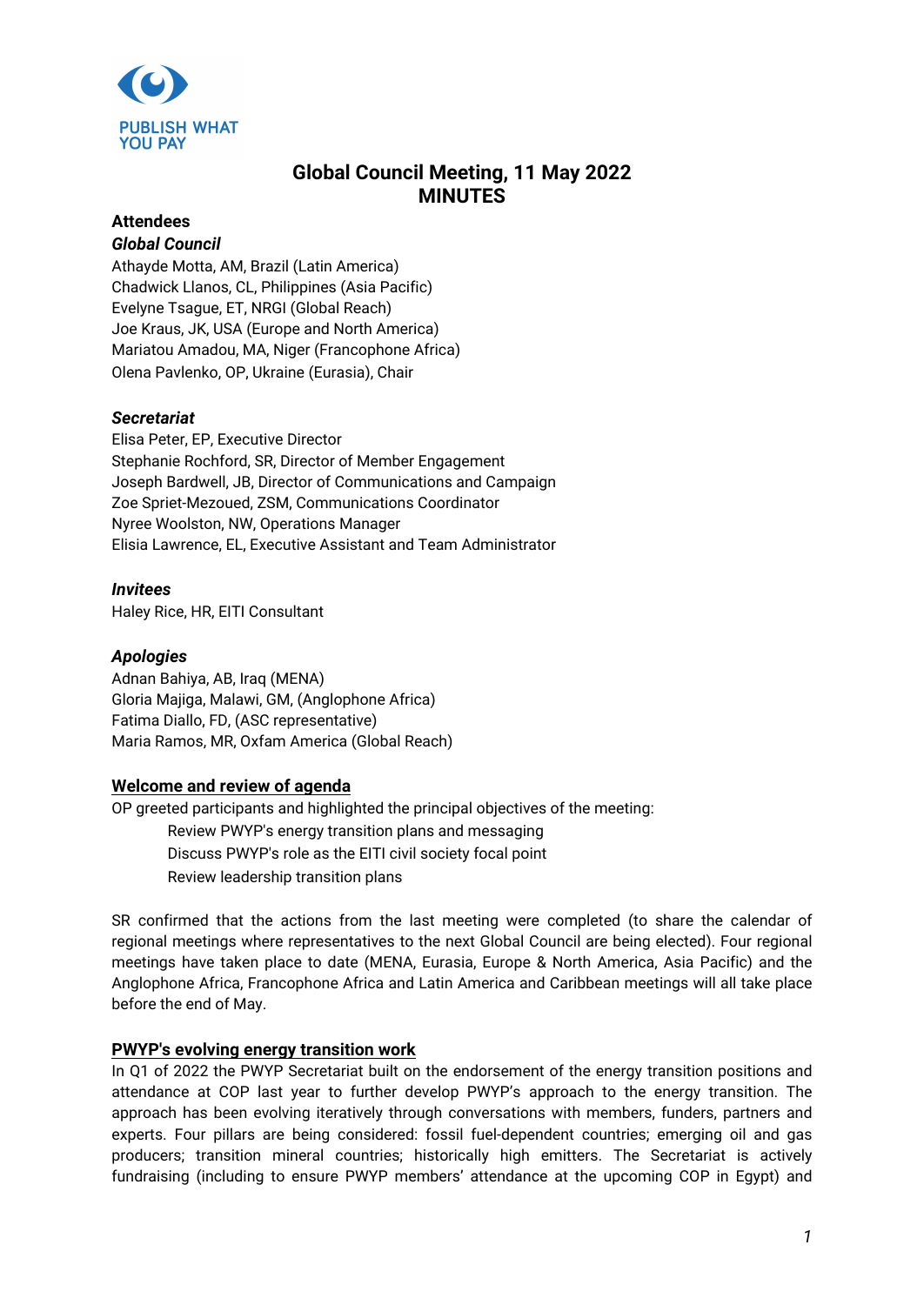

developing communications messages that position PWYP in the context of a fair and equitable transition to a low carbon economy.

Following a short presentation by the Secretariat on proposed new messaging on the energy transition, participants discussed how the emerging messaging and direction would resonate with members, and what improvements could be made to the draft messaging; as well as the key challenges or risks for PWYP of growing its energy transition strategy, including recommendations for how the Secretariat can address those.

AM congratulated the team on the progress made to date and questioned if a deeper background paper on energy transition is required to connect the political agenda with PWYP's historic work to reinforce the investment in this field. Secondly, for campaigning purposes, AM advised the Secretariat to consider the wider global context and associated implications.

JK shared that it is useful to identify an overall position although this in itself has challenges; stepping into spaces traditionally held by climate groups could be met with external perception issues. Internally, due to the different global contexts that PWYP operates across, there could be conflicting agendas. The coalition will need to be cognizant of this to ensure cohesion moving forward.

MA is feeling confident regarding the energy transition thanks to the work that has been carried out, and reiterated the importance of continuing to support the coalitions at this critical juncture. Furthermore, MA suggested the need to involve financial partners to guide the transition where local resources depend on extractive industries.

EP asked the GC for feedback on the use of the word "cleaner" in the draft messaging, noting that while a reduction in fossil fuels would lead to reduced emissions, it relies on significant increase in mining for specific minerals for green technologies, which will bring about its own environmental impacts.

AM highlighted the contradiction of the term 'cleaner' regarding the outcome and the process. AM believes there is an opportunity to incorporate this into PWYP's communication strategies, demonstrating that in order to have clean energy, there needs to be cleaner processes.

JB welcomed the feedback which the Secretariat will integrate into planning and messaging on the energy transition and PWYP's role in it, noting that climate issues are intersectional - they include fiscal, biodiversity and human rights issues among others. JB reflected that PWYP's position is for a 'cleaner, fairer, energy future'. Ultimately, the purpose is to elevate the voices, needs and demands of people from resource dependent countries and to pave the way for a just transition to a low carbon economy.

#### **PWYPs role as the focal point for the EITI civil society board members**

JB introduced the discussion by presenting the context in which the PWYP Secretariat contributes to supporting the civil society representatives on the international EITI Board, in its capacity as "Civil Society Focal Point". The upcoming EITI Board election in 2023 provides an opportunity to discuss and assess the strategic importance and trade-offs in the PWYP Secretariat continuing to play this (resource-intensive) role in 2023-2026.

Following the presentation, the members were asked to consider if PWYP should continue to act as the civil society focal point and if this role is creating enough value/impact for members.